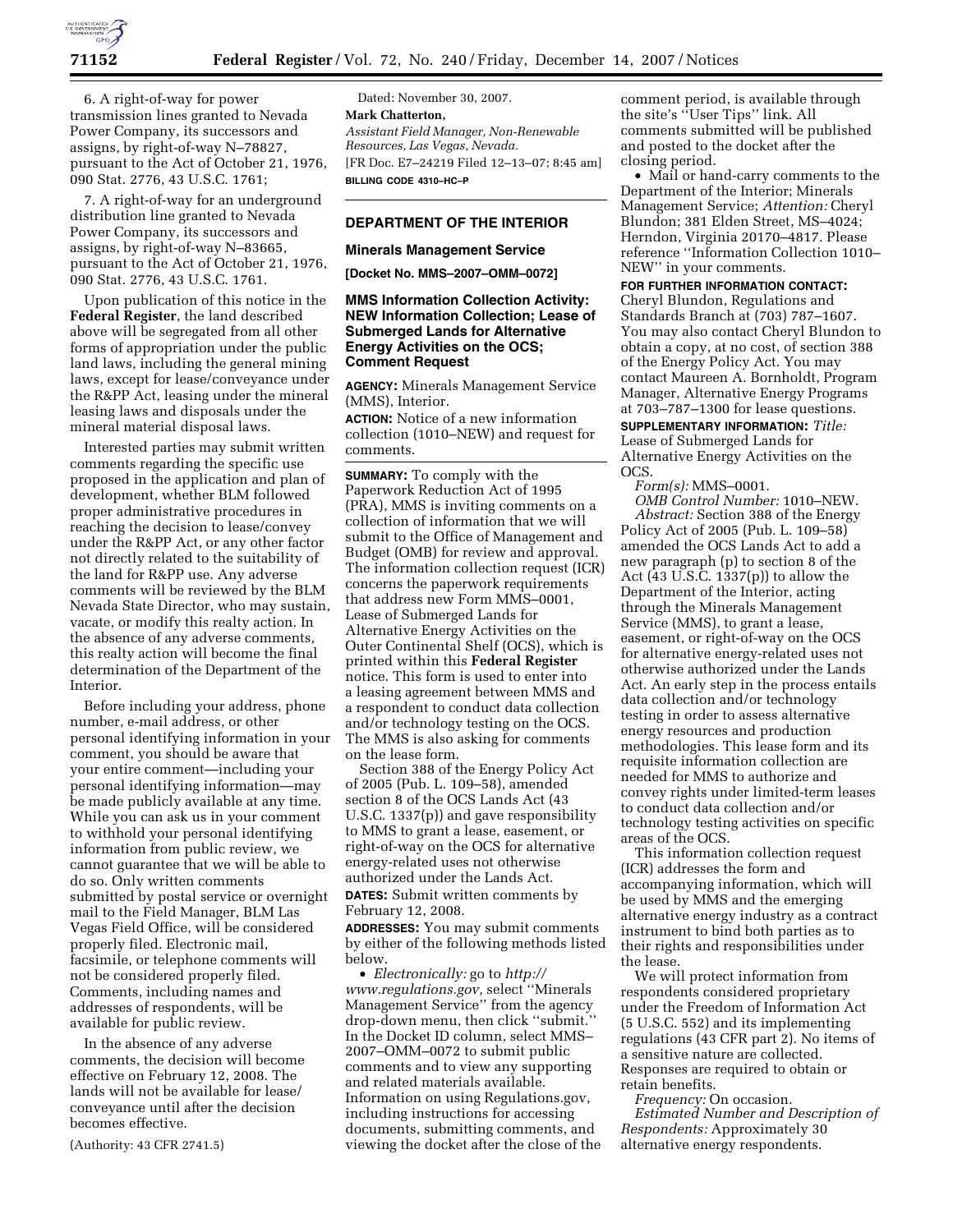*Estimated Reporting and Recordkeeping ''Hour'' Burden:* We are requesting 7,595 hours. In calculating

the burdens, we assumed that respondents perform certain requirements in the normal course of their activities. We consider these to be usual and customary and took that into account in estimating the burden.

| Form MMS-0001<br>sections and exhibit | Reporting or recordkeeping requirement                                                                                                                          | Hour burden                                                 |
|---------------------------------------|-----------------------------------------------------------------------------------------------------------------------------------------------------------------|-------------------------------------------------------------|
| MMS-0001; Section                     | Fill out and submit form MMS-0001, Lease Agreement, for consideration; execute lease                                                                            | $\mathbf{1}$ .                                              |
|                                       |                                                                                                                                                                 |                                                             |
| 1                                     | Prepare and submit initial survey activities (e.g., geotechnical, geophysical, shallow hazard)                                                                  | 100.                                                        |
| 2; 20                                 |                                                                                                                                                                 | $\mathbf{1}$ .                                              |
| 4                                     |                                                                                                                                                                 | $\overline{2}$ .                                            |
| 7                                     | Notify MMS 72 hours prior to commencement/termination of lease; notify MMS when facility is back<br>in service after being out of service for more than 7 days. | 15 mins, for each<br>requirement $\times$ 2<br>$=$ 30 mins. |
|                                       |                                                                                                                                                                 | 100.                                                        |
| 8(c)                                  |                                                                                                                                                                 | 2.                                                          |
| 8(d)                                  | Request for reconsideration of modification. (Exempt as defined in 5 CFR 1320.3(h)(9)                                                                           | $\Omega$ .                                                  |
|                                       |                                                                                                                                                                 | 4.                                                          |
|                                       |                                                                                                                                                                 | 3.                                                          |
|                                       | Submit final progress report upon conclusion of activities or termination of lease; retain all data for<br>8 years from effective date.                         | 4.                                                          |
|                                       |                                                                                                                                                                 | $\mathbf{1}$ .                                              |
|                                       | Allow access and make records available as requested by MMS inspectors; incorporate same re-<br>quirement in any contract between lessee and third parties.     | 2.                                                          |
| 13                                    | Submit response within 30 days of violation indicating violation(s) were corrected and the correction<br>date.                                                  | 2.                                                          |
| 14; 15                                | Demonstrate financial worth/ability to carry out present and future financial obligations; submit<br>bond/additional security information.                      | 4.                                                          |
|                                       |                                                                                                                                                                 | 30 mins.                                                    |
|                                       |                                                                                                                                                                 | $\mathbf{1}$ .                                              |
| 18                                    | Submit report detailing that lessee properly removed structures and restored the area                                                                           | 10.                                                         |
|                                       | Comply with and communicate nonprocurement debarment and suspension regulations                                                                                 | 10 mins.                                                    |
|                                       | General departure and alternative compliance requests not specifically covered elsewhere in this<br>form.                                                       | 10.                                                         |
|                                       |                                                                                                                                                                 | 5.                                                          |

## *Estimated Reporting and Recordkeeping ''Non-Hour Cost'' Burden:* We have identified no non-hour cost burdens for this collection.

*Public Disclosure Statement:* The PRA (44 U.S.C. 3501, *et seq.*) provides that an agency may not conduct or sponsor a collection of information unless it displays a currently valid OMB control number. Until OMB approves a collection of information, you are not obligated to respond.

*Comments:* Before submitting an ICR to OMB, PRA section  $3506(c)(2)(A)$ requires each agency ''\* \* \* to provide notice \* \* \* and otherwise consult with members of the public and affected agencies concerning each proposed collection of information \* \* \*.'' Agencies must specifically solicit comments to: (a) Evaluate whether the proposed collection of information is necessary for the agency to perform its duties, including whether the information is useful; (b) evaluate the accuracy of the agency's estimate of the burden of the proposed collection of information; (c) enhance the quality, usefulness, and clarity of the information to be collected; and (d) minimize the burden on the respondents, including the use of

automated collection techniques or other forms of information technology.

Agencies must also estimate the ''nonhour cost'' burdens to respondents or recordkeepers resulting from the collection of information. Therefore, if you have costs to generate, maintain, and disclose this information, you should comment and provide your total capital and startup cost components or annual operation, maintenance, and purchase of service components. You should describe the methods you use to estimate major cost factors, including system and technology acquisition, expected useful life of capital equipment, discount rate(s), and the period over which you incur costs. Capital and startup costs include, among other items, computers and software you purchase to prepare for collecting information, monitoring, and record storage facilities. You should not include estimates for equipment or services purchased: (i) before October 1, 1995; (ii) to comply with requirements not associated with the information collection; (iii) for reasons other than to provide information or keep records for the Government; or (iv) as part of customary and usual business or private practices.

We will summarize written responses to this notice and address them in our submission for OMB approval. As a result of your comments, we will make any necessary adjustments to the burden in our submission to OMB.

*Public Comment Procedures:* Before including your address, phone number, e-mail address, or other personal identifying information in your comment, you should be aware that your entire comment—including your personal identifying information—may be made publicly available at any time. While you can ask us in your comment to withhold your personal identifying information from public review, we cannot guarantee that we will be able to do so.

We are incorporating the potential lease form and all versions of exhibit B into this notice so respondents will be able to specifically give MMS their comments. (Please note exhibit A is not included here because it is just identification of the area of the lease provided by MMS to the respondent).

### **U.S. Department of the Interior**

Minerals Management Service

OMB Control Number 1010-xxxx OMB Approval Expires xx/xx/xxxx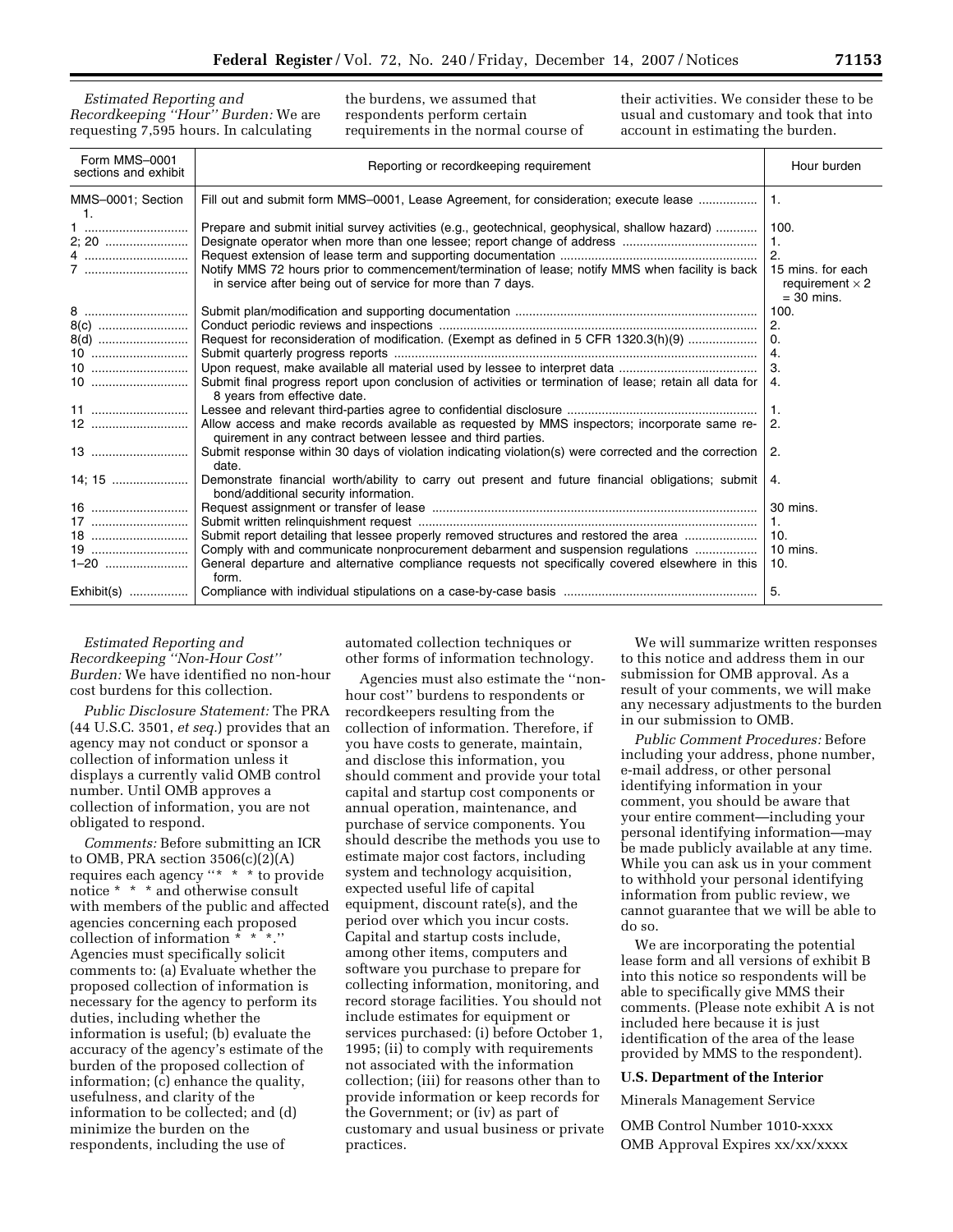UNITED STATES DEPARTMENT OF THE INTERIOR MINERALS MANAGEMENT SERVICE

## **LEASE OF SUBMERGED LANDS FOR ALTERNATIVE ENERGY ACTIVITIES ON THE OUTER CONTINENTAL SHELF**

#### **Office**

Washington, DC

# Lease Number

# Rental Rate

This lease is made under the authority of Section 43 U.S.C. 1337, subsection 8(p) of the Outer Continental Shelf Lands Act of August 7, 1953 (43 U.S.C. 1331 *et seq.*), as amended, (hereinafter called the ''Act''), between the United States of America, (hereinafter called ''Lessor'') acting through the Minerals Management Service, its authorized officer, and \_ (hereinafter, whether one<br>or more, called ''Lessee''). In consideration of the promises, terms, conditions, covenants, and stipulations contained herein or attached hereto, the parties mutually agree as follows:

Section 1. *Rights of Lessee.* Lessor hereby grants and leases to Lessee the exclusive right, subject to the terms and conditions of this lease, to conduct the alternative energy activities described in Exhibit ''B'' on the area of submerged lands of the Outer Continental Shelf (OCS) described in Exhibit ''A'' hereof, such area hereinafter referred to as the ''leased area.'' Except for the Initial Survey Activities described below, the rights granted Lessee herein are limited to the activities described in Exhibit ''B'' hereof and confer no preferential right to acquire, develop or operate commercially any alternative energy project on the OCS.

Upon execution of this lease and before submittal of the Project Plan required under Section 8, Lessee is authorized to conduct Initial Survey Activities including geotechnical, geophysical or shallow hazard surveys as Lessee deems necessary to identify the appropriate location on the leased area for placement of any facilities or other structures. The results of such Initial Survey Activities shall be provided to Lessor.

Section 2. *Designation of Operator.*  When there is more than one Lessee, Lessees must designate an Operator. The designated Operator will have authority to act on behalf of all Lessees and to fulfill all of Lessees' obligations under this lease. Lessor must approve the designated Operator before the designated Operator may act on the Lessees' behalf.

Section 3. *Reservations to Lessor.* All rights in the leased area not expressly granted to Lessee by the Act or this lease are hereby reserved to Lessor. Lessor reserves the right to authorize other uses on the leased area that will not unreasonably interfere with activities authorized under this lease.

Section 4. *Effective Date and Lease Term.* This lease shall be effective on the date that it is signed by both parties (hereinafter ''effective date''). This lease shall expire five years from the effective date unless the Lessor, acting at its sole discretion upon the written request of Lessee, extends the term of this lease. Any request for an extension of the lease term shall be submitted to Lessor by Lessee not less than 30 days but not more than 90 days prior to the expiration of the lease. The request for extension of the lease term shall demonstrate to Lessor's satisfaction that Lessee reasonably needs more time to conduct the alternative energy activities described in Exhibit ''B.''

Section 5. *Statutes and Regulations.*  This lease is issued subject to the Act, all applicable regulations, orders, guidelines, and directives issued pursuant to the Act.

Section 6. *Rentals.* Lessee shall pay Lessor on or before the first day of each lease year a rental as shown on the face hereof.

Section 7. *Notice of Commencement or Termination of Activities.* Lessee shall notify Lessor at least 72 hours prior to commencing installation of facilities. Lessee shall notify Lessor any time a facility is out of service for a period greater than 7 days and when the facility is returned to service.

Section 8. *Project Plan.* All activities in the leased area, except the Initial Survey Activities described in Section 1, shall be conducted in accordance with a Project Plan (hereinafter called the ''Plan'') prepared by Lessee and submitted to Lessor.

(a) Except for the Initial Survey Activities described in Section 1, Lessee may not conduct activities under this lease until Lessor has acknowledged receipt of the Plan and has raised no objections within 60 calendar days of receipt, or Lessor notifies Lessee that subsequent modifications to the plan have satisfied Lessor's initial objections.

(b) The Plan shall include the following information in form and content satisfactory to Lessor:

(1) A description of the proposed activities, including the technology intended to be utilized in conducting activities authorized by this lease and all surveys Lessee intends to conduct;

(2) The surface location and water depth for all proposed facilities to be constructed in the leased area;

(3) General structural and project installation information;

(4) A description of the safety, prevention and environmental protection features or measures that Lessee will use;

(5) A brief description of how facilities on the leased area will be removed and the leased area restored as required by Section 18 below; and

(6) Any other information reasonably requested by Lessor to ensure Lessee's activities on the OCS are conducted in a safe and environmentally sound manner.

(c) Lessee agrees to conduct periodic reviews and inspections of activities under the lease to ensure compliance with the provisions of the Plan and the terms and conditions of this lease.

(d) Any proposed modifications to the Plan shall be submitted to Lessor and Lessor shall have 30 calendar days to raise any objection to the proposed modification prior to implementation.

Section 9. *Compliance.* Lessee agrees to conduct all activities in the leased area in accordance with all applicable laws, rules and regulations.

Lessee further agrees that no activities authorized by this lease will be carried out in a manner that: (1) Could interfere with or endanger activities or operations under any lease issued or maintained pursuant to the Act or under any other license or approval issued by any Federal agency in accordance with applicable law prior to the issuance of this lease; (2) could cause any undue harm or damage to marine life; (3) could create hazardous or unsafe conditions; (4) could unreasonably interfere with or harm other uses of the leased area; or (5) could adversely affect sites, structures, or objects of historical or archaeological significance without notice to and direction from the Lessee on how to proceed.

Section 10. *Progress Reports.* Lessee shall submit to Lessor a quarterly progress report that shall include, at a minimum, the following information:

(a) A brief narrative of the overall progress since the beginning of the lease term or since the last progress report; and

(b) One copy of any and all studies, surveys, inspections or test reports compiled or completed during the given period.

Lessee shall also make available to Lessor upon request all raw data, analyses and computational models used by Lessee to interpret such data. At the conclusion of the activities covered by this lease, or at the termination of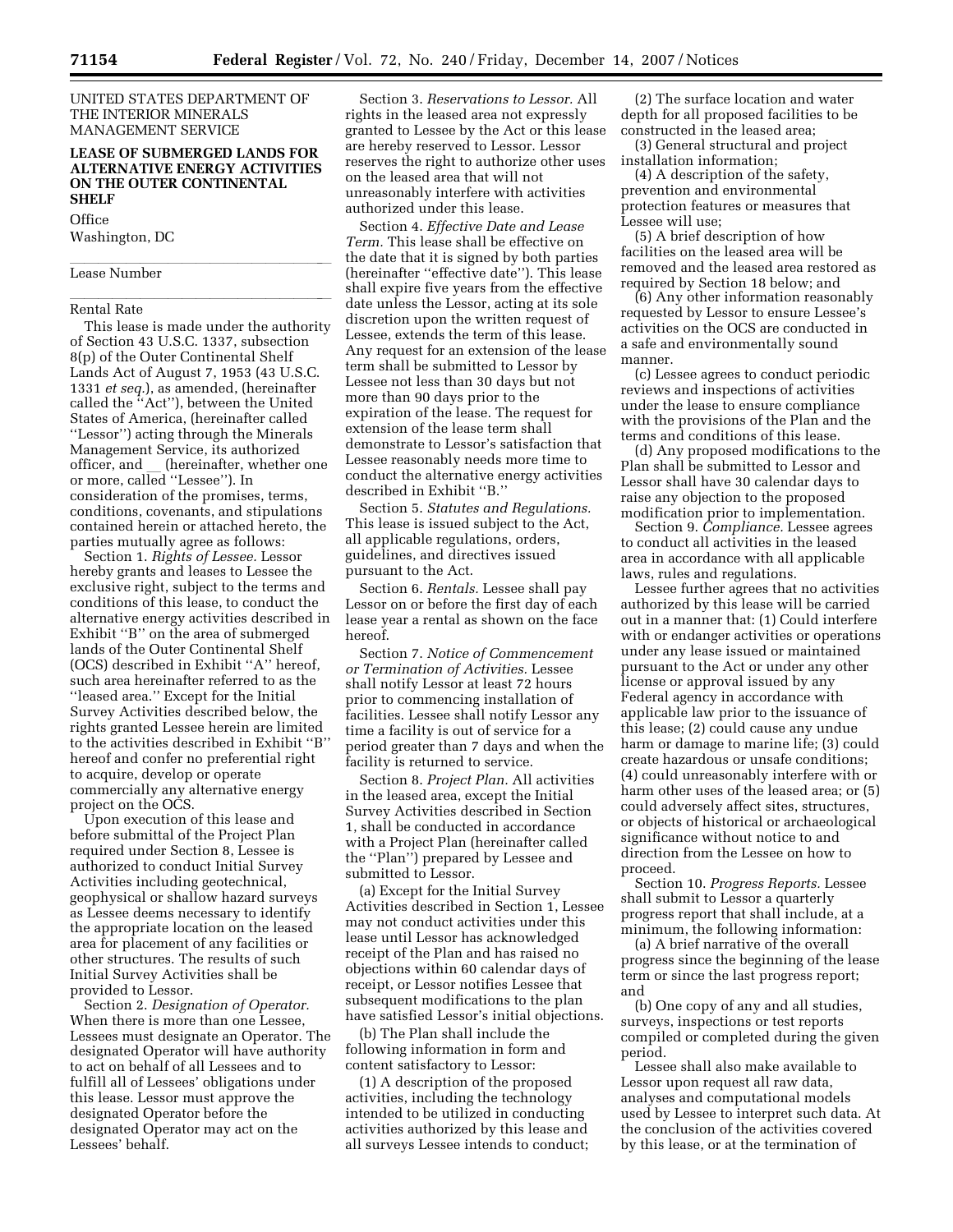this lease, whichever comes first, Lessee shall submit a final progress report. The final progress report shall include, at a minimum, a comprehensive narrative of Lessee's activities and results from testing, surveys and inspections. Lessee shall retain copies of all such progress and other reports for the duration of the lease term and three years thereafter.

Section 11. *Confidentiality.* To the extent permitted by applicable law, in particular the Freedom of Information Act and implementing regulations, Lessor shall keep confidential all information, including but not limited to studies, surveys, or test reports, received from Lessee for a period of no less than 60 months from receipt, unless disclosure is agreed to by the lessee(s) and all relevant third parties. The Lessor will follow the procedures set forth in 43 CFR § 2.23 with respect to objections to requests for commercial or financial information. Lessor shall be entitled to retain all reports and similar work product delivered to it by Lessee.

Section 12. *Inspections.* Lessee shall: (1) Allow prompt access to any authorized Federal inspector to the site of any activities conducted pursuant to this lease; and (2) provide any documents and records that are pertinent to occupational or public health, safety, or environmental protection that may be requested by MMS or other authorized Federal inspectors. Lessee shall incorporate these requirements in any contract between Lessee and third parties conducting activities on the leased area.

Section 13. *Violations, Suspensions and Cancellations.* If Lessee violates any provision of this lease, Lessor may, after giving written notice ordering lessee to cease and remedy all such violations, suspend any further activities of Lessee under this lease. Lessee may continue activities that are necessary to remedy any violation. If Lessee fails to remedy all violations within 30 days after receipt of a suspension notice, Lessor may, by written notice, cancel this lease and take appropriate action to recover all costs incurred by Lessor by reason of such violation(s). Cancellation of this lease due to any violation of the provisions of this lease by Lessee shall not entitle Lessee to compensation. Lessor, by written notice, may also suspend or cancel this lease when it is necessary (1) to comply with judicial decrees; (2) to respond to a serious threat of imminent harm or injury to human life, or natural, historical or archaeological resources; and (3) to respond to national security or defense requirements.

Section 14. Indemnification. Lessee shall indemnify Lessor for, and hold it

harmless from, any claim, including claims for loss or damages suffered or costs or expenses incurred by Lessor arising out of any activities conducted by Lessee or its employees, contractors, subcontractors, or their employees, under this lease whenever such damage, cost or expense results from any breach of this lease by Lessee or its employees, contractors, subcontractors, or their employees, or from the wrongful or negligent act or omission of Lessee or its employees, or Lessee's contractors, subcontractors, or their employees, which causes death, personal injury or damage to property. Lessee shall pay Lessor for such damage, cost, or expense attributable to its breach or negligence or that of its employees, contractors, subcontractors, or their employees within 90 days after a written demand therefore by Lessor.

Section 15. *Security.* Lessee shall maintain at all times a surety bond or other form of security approved by Lessor in the amount of \$300,000 (''base bond'') and shall furnish such additional security (''supplemental bond'') as may be required by Lessor if, at any time during the term of this lease, Lessor deems such additional security to be necessary.

Section 16. *Assignment or Transfer of Lease.* This lease may not be assigned or transferred in whole or in part without prior written approval of Lessor. Lessor reserves the right, in its sole discretion, to deny approval of any transfer or assignment.

Section 17. *Surrender of Lease.* Lessee may surrender this lease by filing with Lessor a written relinquishment that shall be effective on the date of filing, subject to the responsibility to remove property and restore the leased area pursuant to section 18.

Section 18. *Removal of Property and Restoration of the Leased Area on Termination of Lease.* Within a period of 1 year after cancellation, expiration, relinquishment or other termination of this lease, Lessee shall remove all devices, works and structures from the leased area and restore the leased area to its original condition before issuance of the lease in accordance with the conditions in Exhibit ''B.'' Within 90 days following the removal of property and restoration of the leased area, Lessee shall provide Lessor with a written report summarizing its facility removal and site restoration activities.

Section 19. *Debarment Compliance.*  Lessee shall comply with the Department of the Interior's nonprocurement debarment and suspension regulations as required by 43 CFR part 42 and/or 2 CFR part 1400 and shall communicate the requirement to comply with these regulations to persons with whom it does business related to this lease by including this term in its contracts and transactions.

Section 20. *Notices.* Except for notices required under Section 7, which Lessee may provide orally, all notices or reports provided under the terms of this lease shall be in writing. Notices shall be delivered to the Lease Representative electronically, by hand, by facsimile, or by United States first class mail, adequate postage prepaid, to the specific persons listed below. Any party's address may be changed from time-totime by such party giving notice as provided above. Until notice of any change of address is delivered as provided above, the last recorded address of either party shall be deemed the address for all notices required under this lease. For all operational matters, notices shall be provided to the party's Operations Representative as well as the Lease Representative.

(a) Lessor's Contact Information

| Lease Representative                                                                    | Operations |
|-----------------------------------------------------------------------------------------|------------|
| Representative:<br>Name:<br>Title:<br>Address:<br>Address:<br>Phone:<br>Fax:<br>E-mail: |            |

(b) Lessee's Contact Information

| Lease Representative                                                                    | Operations |
|-----------------------------------------------------------------------------------------|------------|
| Representative:<br>Name:<br>Title:<br>Address:<br>Address:<br>Phone:<br>Fax:<br>E-mail: |            |

## **THE UNITED STATES OF AMERICA, Lessor**

| (Lessee)                          |
|-----------------------------------|
| (Signature of Authorized Officer) |
| (Signature of Authorized Officer) |
| (Name of Signatory)               |
| (Name of Signatory)               |
| (Title)                           |
| (Title)                           |
| (Date)                            |

lla llight and the second control of the second control of the second control of the second control of the second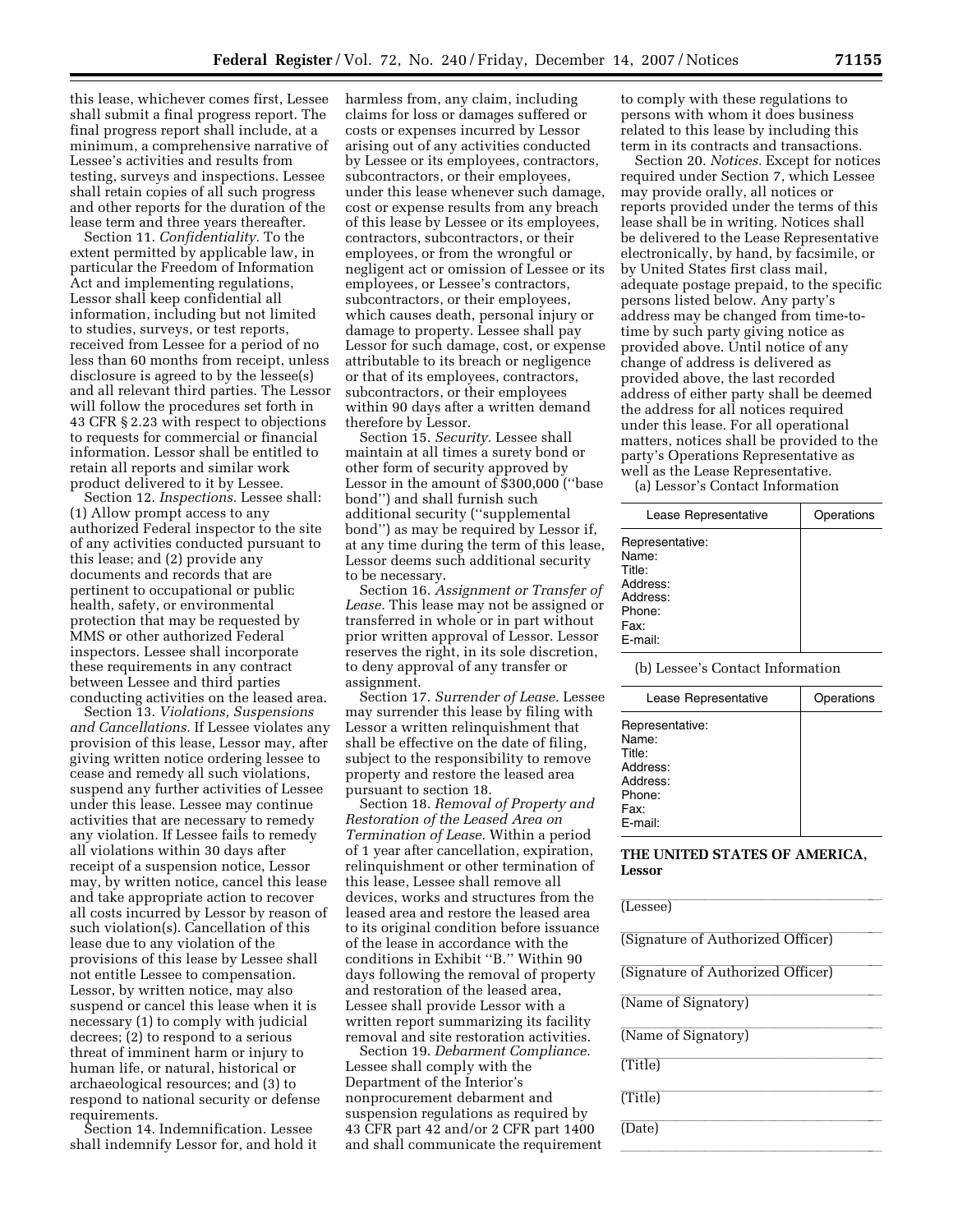#### (Date)

# (Address of Lessee)

If this lease is executed by a corporation, it must bear the corporate seal.

PAPERWORK REDUCTION ACT OF 1995 (PRA) STATEMENT: The PRA (44 U.S.C. 3501 et seq.) requires us to inform you that we collect this information as part of authorizing respondents to conduct data collection and/or technology testing on the OCS. The MMS uses the information to evaluate and approve or disapprove the adequacy of the equipment and/or procedures to safely perform the proposed activities in an environmentally responsible manner. Responses are required for benefit. Proprietary data are covered under the Freedom of Information Act (5 U.S.C. 552) and its implementing regulations (43 CFR part 2). An agency may not conduct or sponsor, and a person is not required to respond to, a collection of information unless it displays a currently valid OMB Control Number. Public reporting burden for this form is estimated at 1 hour per response. This includes the time for completing and reviewing the form. Direct comments regarding the burden estimate or any other aspect of this form to the Information Collection Clearance Officer, Mail Stop 4230, Minerals Management Service, 1849 C Street, NW., Washington, DC 20240.

MMS Form MMS–0001 (January 2008)

## **EXHIBIT ''B''**

TECHNOLOGY TESTING AND DEMONSTRATION ACTIVITIES WAVE AND/OR CURRENT RESOURCES

#### Lease Number

U.S. DEPARTMENT OF THE INTERIOR MINERALS MANAGEMENT SERVICE

## **LEASE OF SUBMERGED LANDS FOR ALTERNATIVE ENERGY ACTIVITIES ON THE OUTER CONTINENTAL SHELF**

Lessor hereby grants to Lessee the right to conduct the following alternative energy activities for wave and/or current resources on the leased area. ''Wave and/or current resources'' means the ocean waves and/or currents moving across the leased area. These rights include:

(a) Constructing, installing, using, upgrading, maintaining, and removing buoys, turbines or other devices, to study wave and/or current flow, motion, frequency, speed, rise and fall, or direction, and other data in order to determine the potential to harness the

wave and/or current resources on the leased area for the production of energy;

(b) Accessing the leased area for permitting, site analysis, extraction of soil and water samples, and other geotechnical analyses and tests necessary to determine the feasibility of converting the wave and/or current resources to electricity;

(c) Employing and testing technology and/or demonstrating Lessee's ability to convert wave and/or current resources to electricity and to collect and transmit that electricity to market;

(d) Installing and testing electrical generators, transformers and substations, electrical distribution and transmission lines, interconnection facilities and related equipment; and

(e) Any other activities necessary to establish the nature and extent of the wave and/or current resources on the leased area and to establish whether the leased area has sufficient wave and/or current resources for the commercial production and distribution of electricity.

Lessee's rights to conduct the aforesaid alternative energy activities are subject to the following stipulations. Stipulation 1—

**Note:** Stipulations will be developed on a case-by-case basis depending upon location, technology utilized and other relevant factors, including site-specific findings from project-specific environmental analyses. Stipulations will also be developed taking into account environmental protections derived from the Alternative Energy Alternate Use (AEAU) programmatic Environmental Impact Statement (EIS).

## **EXHIBIT ''B''**

DATA COLLECTION ACTIVITIES WAVE AND/OR CURRENT RESOURCES

#### Lease Number

U.S. DEPARTMENT OF THE INTERIOR MINERALS MANAGEMENT SERVICE

### **LEASE OF SUBMERGED LANDS FOR ALTERNATIVE ENERGY ACTIVITIES ON THE OUTER CONTINENTAL SHELF**

Lessor hereby grants to Lessee the right to conduct the following alternative energy activities for wave and/or current resources on the leased area. ''Wave and/or current resources'' means the ocean waves and/or currents moving across the leased area. These rights include:

(a) Constructing, installing, using, upgrading, maintaining, and removing buoys, turbines or other devices, to study wave and/or current flow, motion, frequency, speed, rise and fall, or direction, and other data in order to

determine the potential to harness the wave and/or current resources on the leased area for the production of energy;

(b) Accessing the leased area for permitting, site analysis, extraction of soil and water samples, and other geotechnical analyses and tests necessary to determine the feasibility of converting the wave and/or current resources to electricity; and

(c) Any other activities necessary to establish the nature and extent of the wave and/or current resources on the leased area and to establish whether the leased area has sufficient wave and/or current resources for the commercial production and distribution of electricity.

Lessee's rights to conduct the aforesaid alternative energy activities are subject to the following stipulations. Stipulation 1—

**Note:** Stipulations will be developed on a case-by-case basis depending upon location, technology utilized and other relevant factors, including site-specific findings from project-specific environmental analyses. Stipulations will also be developed taking into account environmental protections derived from the Alternative Energy Alternate Use (AEAU) programmatic Environmental Impact Statement (EIS).

#### **EXHIBIT ''B''**

### DATA COLLECTION ACTIVITIES WIND RESOURCES

Lease Number **in the control of the control limits of the control of the control of the control of the control of the control of the control of the control of the control of the control of the control of the control of the** 

U.S. DEPARTMENT OF THE INTERIOR

# MINERALS MANAGEMENT SERVICE

## **LEASE OF SUBMERGED LANDS FOR ALTERNATIVE ENERGY ACTIVITIES ON THE OUTER CONTINENTAL SHELF**

Lessor hereby grants to Lessee the right to conduct the following alternative energy data collection activities for wind resources on the leased area. ''Wind resources'' means the wind moving across the leased area. These rights include:

(a) Constructing, installing, using, upgrading, maintaining, and removing meteorological towers to study wind speed, wind direction, and other meteorological data in order to determine the potential of the wind resources on the leased area for the production of energy;

(b) Accessing the leased area for permitting, site analysis, extraction of soil and water samples, and other geotechnical analyses and tests necessary to determine the feasibility of converting the wind resources to electricity; and

(c) Any other activities necessary to establish the nature and extent of the